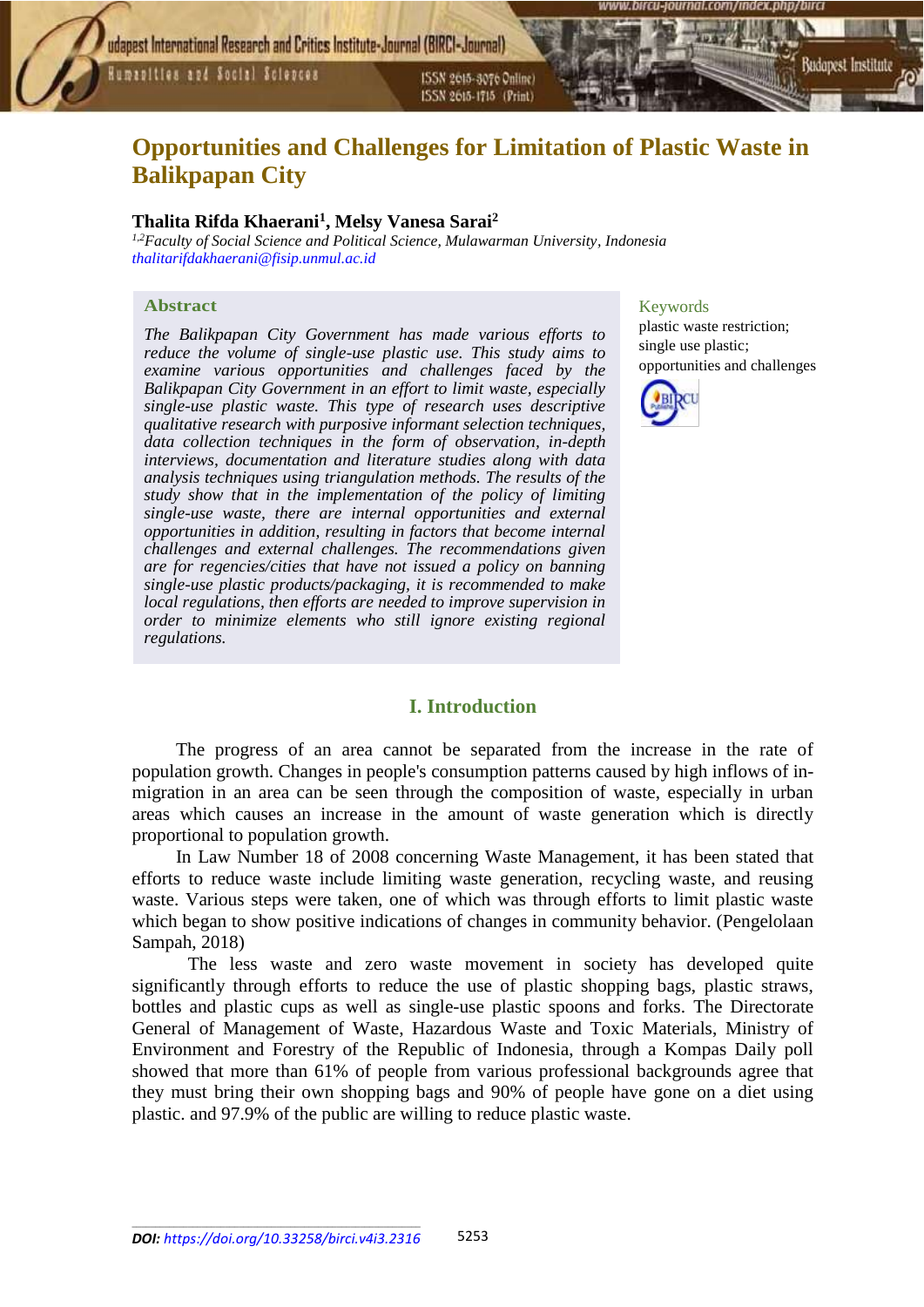Polls conducted by Harian Kompas in November 2018 and August 2019 stated that there are positive things and changes in public commitment related to wanting to reduce plastic waste. This is especially the case among young people and the biggest factor for this change is the public campaign. This is certainly inseparable from the participation of regional heads who have issued regulations for limiting single-use plastic waste. The list of provincial/city/district governments that have issued regulations for limiting single-use plastic waste can be seen in table 1 below:

| No.              | $\sim$ $\sim$ $\sim$<br><b>Provincial/City/Regency</b> | No. | <b>Provincial/City/Regency</b>   |
|------------------|--------------------------------------------------------|-----|----------------------------------|
| 1.               | <b>DKI Jakarta Province</b>                            | 30. | Nunukan Regency                  |
| 2.               | <b>Bali Province</b>                                   | 31. | <b>Tanah Laut Regency</b>        |
| $\overline{3}$ . | Padang City                                            | 32. | <b>Tanah Bumbu Regency</b>       |
| 4.               | <b>Bukittinggi City</b>                                | 33. | <b>Banjar Regency</b>            |
| 5.               | Jambi City                                             | 34. | Tapin Regency Siak Regency       |
| 6.               | <b>Bogor City</b>                                      | 35. | Polewali Mandar Regency          |
| 7.               | Depok City                                             | 36. | <b>Biak Numfor Regency</b>       |
| 8.               | Bekasi City                                            | 37. | <b>Merauke Regency</b>           |
| 9.               | Sukabumi City                                          | 38. | <b>Makassar City</b>             |
| 10.              | <b>Bandung City</b>                                    | 39. | <b>Banda Aceh City</b>           |
| 11.              | <b>Semarang City</b>                                   | 40. | Ambon City Ambon City            |
| 12.              | Probolinggo City                                       | 41. | Palembang City                   |
| 13.              | Denpasar City                                          | 42. | <b>Tarakan City</b>              |
| 14.              | Pontianak City                                         | 43. | Tebing Tinggi City               |
| 15.              | <b>Banjarmasin City</b>                                | 44. | <b>Bitung City</b>               |
| 16.              | Balikpapan City                                        | 45. | Tanjung Balai City               |
| 17.              | Samarinda City                                         | 46. | <b>Solok City</b>                |
| 18.              | <b>Bontang City</b>                                    | 47. | Wonogiri Regency                 |
| 19.              | Bau-bau City                                           | 48. | Lumajang Regency                 |
| 20.              | Jayapura City                                          | 49. | Pamekasan Regency                |
| 21.              | Barito Kuala City                                      | 50. | <b>Sindereng Rappang Regency</b> |
| 22.              | Purwokarta Regency                                     | 51. | <b>Tabalong Regency</b>          |
| 23.              | <b>Bogor Regency</b>                                   | 52. | <b>Boalemo Regency</b>           |
| 24.              | Lebak Regency                                          | 53. | Situbondo Regency                |
| 25.              | Tulungagung Regency                                    | 54. | Bekasi Regency                   |
| 26.              | Pati Regency                                           | 55. | Wajo Regency                     |
| 27.              | <b>Banyumas Regency</b>                                | 56. | Sukabumi Regency                 |
| 28.              | <b>Badung Regency</b>                                  | 57. | Bangka Regency                   |
| 29.              | Hulu Sungai Utara Regency                              | 58. | Yogyakarta City                  |

**Table 1.** Provincial/City/Regency Governments That Have Issued Regulations for Restricting Single-use Plastic Waste 2020

Source: KLHK year of 2020

As shown in Table 1 above, the City of Balikpapan is one of the cities that implements the Mayor's Regulation on Reducing the Use of Plastic Waste. This step was taken by the Balikpapan City Government in line with one of the missions of the City of Balikpapan, namely "Improving Cleaning Services and Integrated Waste Management". The Balikpapan City Government prioritizes environmental cleanliness so that the people of Balikpapan City can move comfortably, beautifully, and cleanly.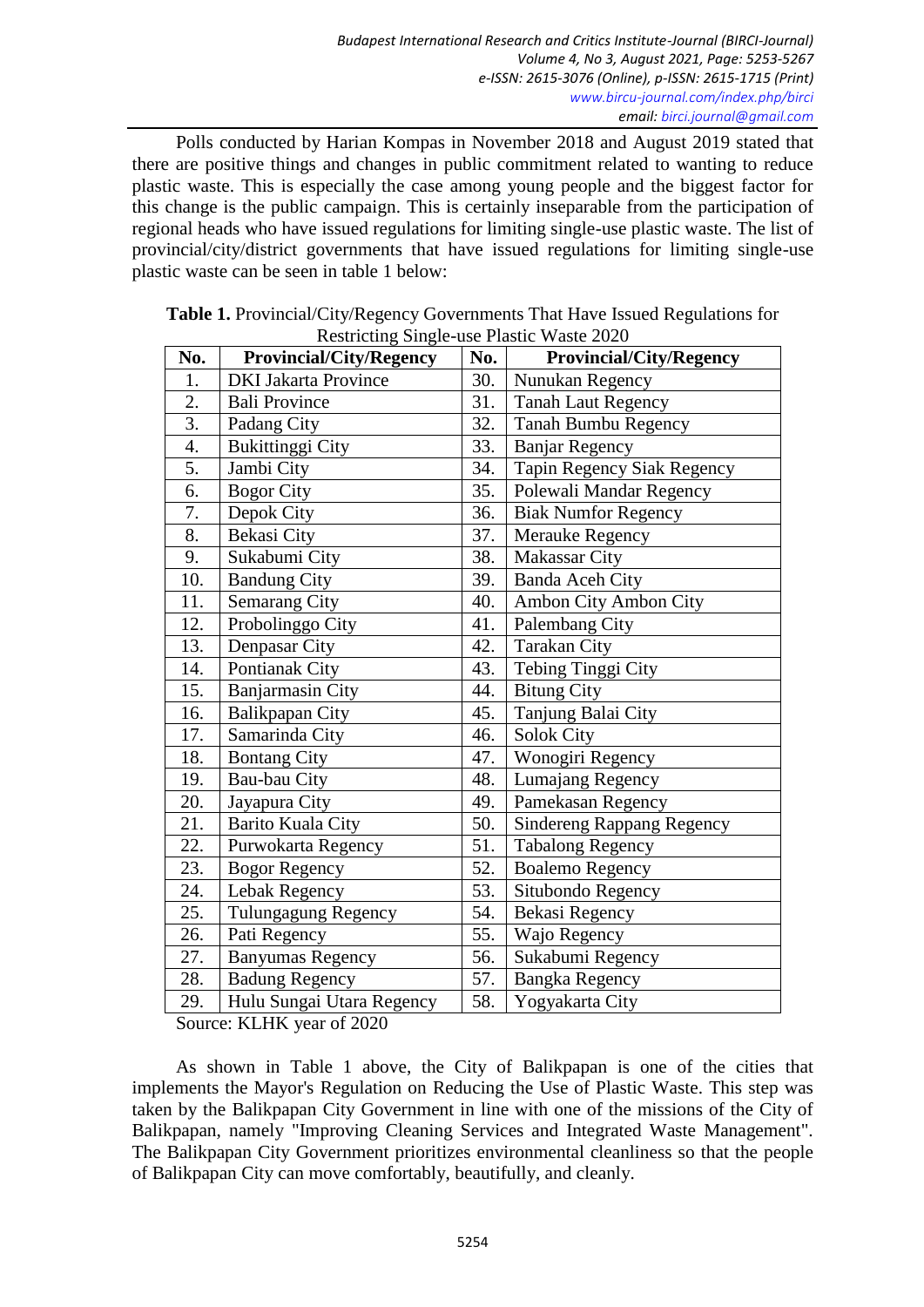The Balikpapan City Government itself has upgraded the status of Balikpapan Mayor Regulation Number: 8 of 2018 concerning Reducing the Use of Plastic Bags to Balikpapan City Regulation Number 1 of 2019 concerning Reduction of the Use of Disposable Plastic Products/Packaging and Balikpapan Mayor Regulation Number: 28 of 2019 concerning Restrictions on Use Disposable Plastic Products/Packaging. In the regulation, it is regulated that business actors are prohibited from using single-use plastic products/packaging and are required to provide environmentally friendly alternative bags.

This step is certainly a positive thing that has been taken for the Balikpapan City Government to maintain its commitment in efforts to promote waste restrictions in the area. Therefore, this paper intends to examine various opportunities and challenges faced by the Balikpapan City Government in an effort to limit waste, especially single-use plastic waste.

#### **II. Review of Literature**

#### **2.1 Strategic Management**

Employees who have skills in emotional intelligence will be able to read other people's feelings and have social skills which means they are able to manage the feelings of others well. Very emotional intelligence important is owned by every employee in an organization that will help employees connect with other employees and share information and to manage conflicts that arise in carrying out tasks in their work (Siregar, 2020). In such unsetting moments, we often forget that stressors, if not escapable, are fairly manageable and treatable. Stress management refers to interventions designed to reduce the impact of stressors in the workplace. These can have an individual focus, aimed at increasing an individual's ability to cope with stressors (Orji, 2020). Every company always tries to maximize the benefits it gets. Various strategies are applied to achieve these goals. The company will always keep its performance looking good in the eyes of its stakeholders. But in reality, companies are often faced with various obstacles that can cause a decline in performance and even financial difficulties and eventually go bankrupt. And of course the company will try to cover up this unhealthy condition from its stakeholders (Sitanggang et al, 2020).

Pearce and Robinson (2007) define that strategic management is a collection and action that results in the formulation (formulation) and implementation (implementation) of plans designed to achieve organizational goals. Riva'i, in Yunus (2016) suggests that there are 3 (three) strategic management processes as follows:

1. Strategy formulation

This phase include strategy formulation, identifying the mission, diagnosing past and present performance, setting objectives, SWOT analysis, and Prevention Strategy,

## 2. Implementing Strategy

This phase include implementing strategy, organizational force, and functional strategy

3. Evaluating

This phase include, evaluating and controlling (D et al., 2012)

#### **2.2 SWOT Analysis**

SWOT is a strategic planning acronym for Strengths, Weaknesses, Opportunities and Threats. In short, SWOT embodies the conceptual and methodological core of strategic planning by focusing on environmental trends that can influence an institution's mission and strategy. (Emet Gurel, 2017)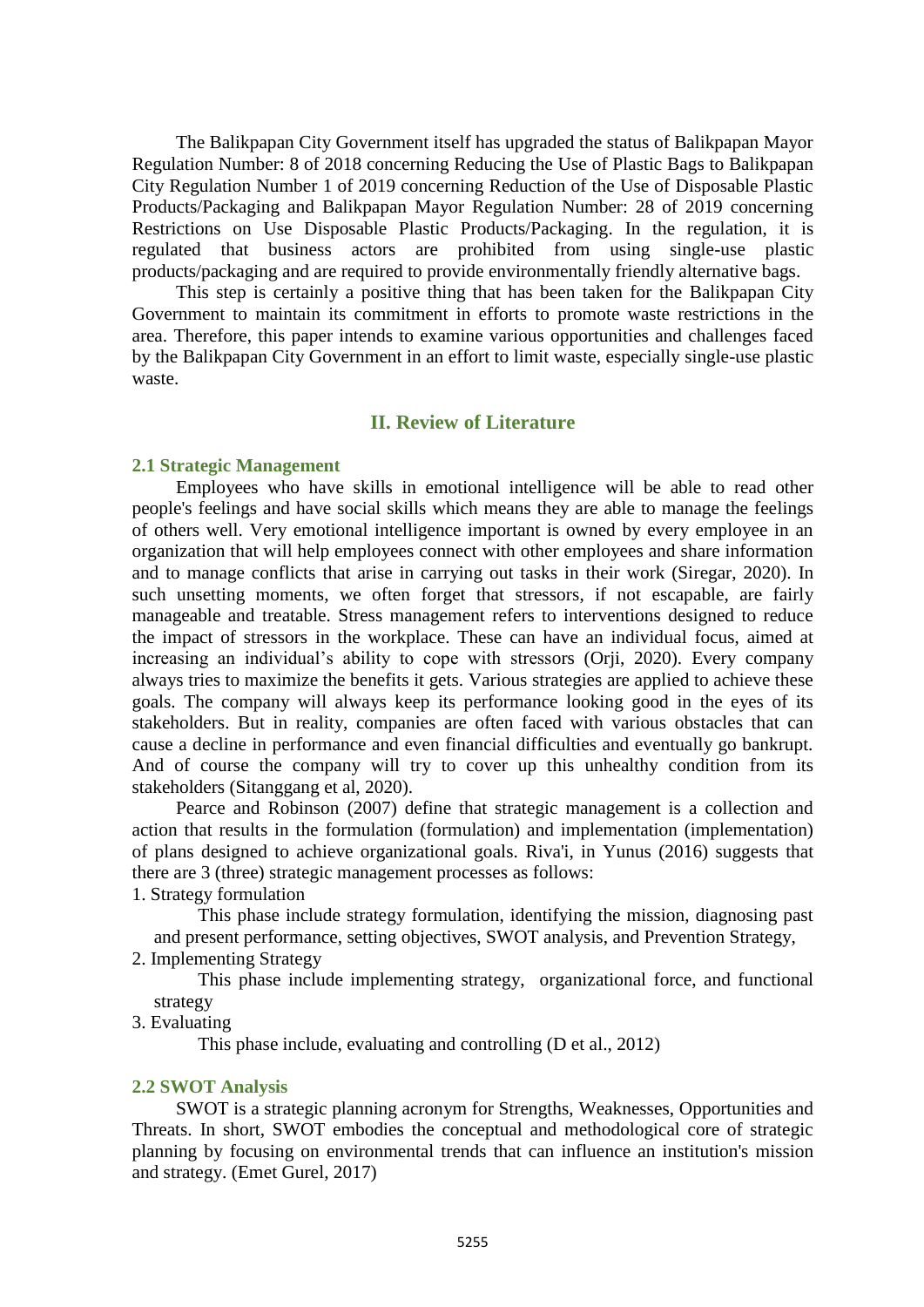SWOT Analysis, Round 1: Identifying Opportunities and Threats

In this new framework, decision makers begin by identifying external opportunities and threats and tasks in the community environment. However, the process of identifying external factors must be iterative and closely coordinated with the identification of internal factors. So, when any opportunities or threats are identified, decision makers should immediately begin the integration process by asking these questions: "What are the institutional strengths that will help us take advantage of these opportunities or prevent these threats?" and "What institutional weaknesses will prevent us from taking advantage of this opportunity or avoiding this threat?" (look Freedman and Van Ham, 1982). They can start making this initial assessment by creating an initial list of strengths and weaknesses that flows directly from the initial list of opportunities and threats.

This initial iterative process represents a fundamental departure from the way in which SWOT analysis is typically described in the literature (look, for example, Koteen, 1989; Espy, 1986; Barry, 1986) and applied in practice..

Following this procedure, the decision maker begins to address the missing link problem discussed in the previous section. Equally important, they are forced by this process to formulate more precise and more realistic definitions of opportunities, threats, strengths and weaknesses.

Finally, this process often leads to analytical questions that require further research. For example, if decision makers find that they do not know enough about perceived opportunities to be able to relate them to internal factors, they can assign a staff member to perform a more detailed analysis of external and internal factors. (Kearns, 1992)

#### **2.3 Waste Management**

Law of the Republic of Indonesia Number 18 of 2008 concerning Waste Management, states that waste is the remains of human daily activities and natural processes in solid form. Then what is meant by specific waste is waste which due to its nature, concentration, and volume requires special processing. Waste management is meant to be a continuous, systematic, comprehensive activity which includes handling and reducing waste.

To assist solid waste management practitioners, several "shared values," or strategies, can be proposed. There is a striking degree of similarity in the needs and constraints of municipal waste management across Asia (Hoornweg, D. et al., 1999). In Hoonwerg, the waste management process is as follows:

- 1. Develop waste disposal facilities
- 2. Local governments should minimize the frequency of residential waste collection to a maximum of two times per week.
- 3. Local governments should focus primarily on residential waste collection.
- 4. Waste collection and disposal costs should be based on the level of waste generation.
- 5. An integrated approach to solid waste management needs to be followed.
- 6. All levels of government, including multi-national institutions and transnational companies, should play a role in the development of long-term programs.
- 7. Local governments must honestly and respectfully measure the willingness and ability of the community to participate in the design and implementation of waste management programs.
- 8. All levels of government should promote the waste management hierarchy.
- 9. Do a budgeting
- 10. Local governments are usually in the best position to assume primary responsibility for the collection and disposal of municipal solid waste.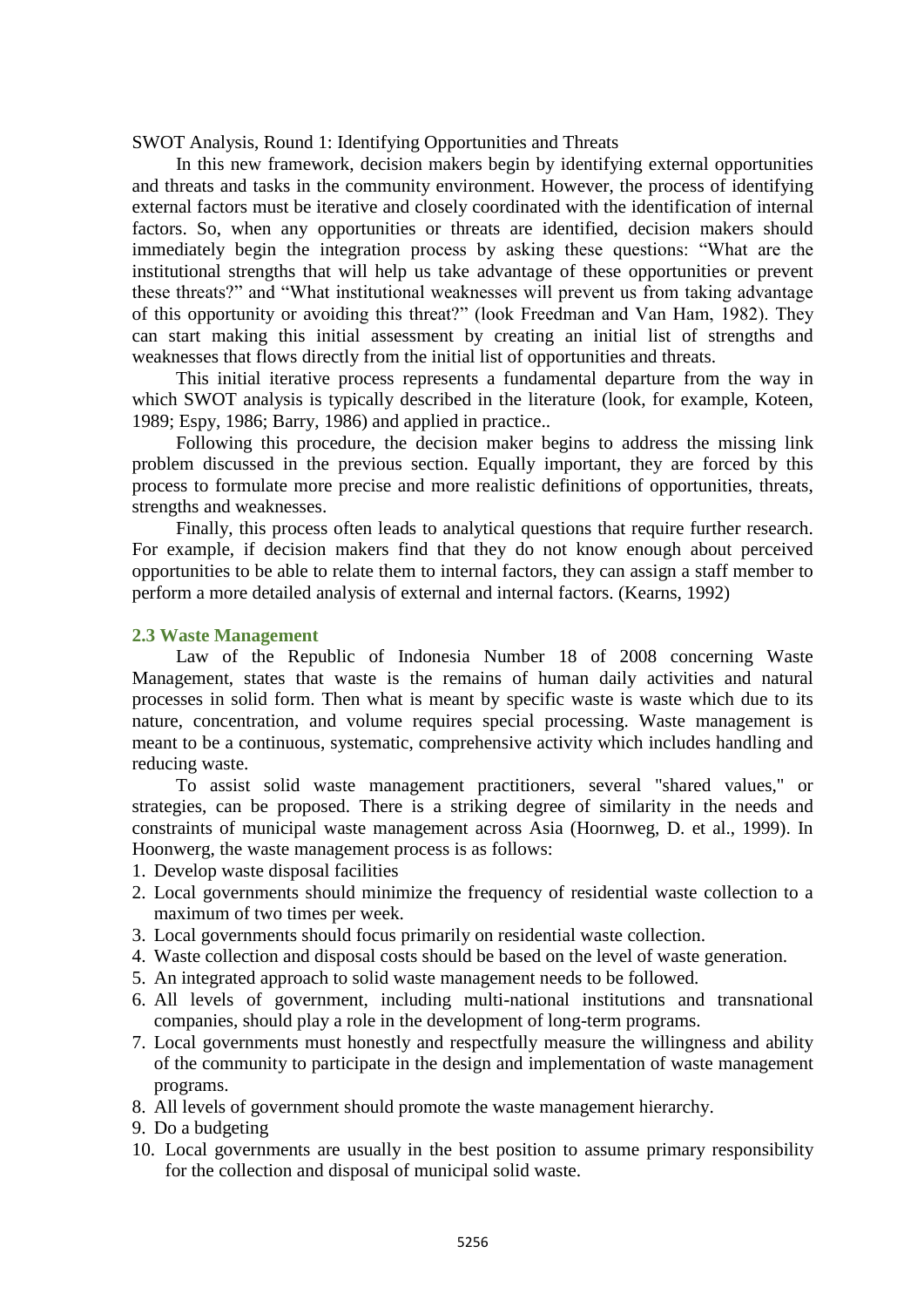## **III. Research Methods**

The following will describe the things contained in this research method. This research uses a qualitative descriptive type of research because it wants to examine the opportunities and challenges of waste restriction in the city of Balikpapan. Sugiyono (2016: 9) defines that the qualitative descriptive method is a method that uses postpositivism philosophy by looking at the condition of natural objects with data collection techniques carried out by triangulation (combined) and using inductive/qualitative data analysis techniques.

Data collection techniques in this study were carried out in several ways, namely: indepth observation, in-depth interviews, documentation, and study literatur. Data analysis techniques used include: data reduction, data presentation, and drawing conclusions. The method used is the triangulation method. Triangulation in Collin Dictionary is a method of surveying in which an area is divided into triangles, one side (the base line) and all angles of which are measured and the lengths of the other lines calculated trigonometrically.

The steps of data analysis in this study were carried out through:

- a. Observation of the opportunities and challenges of waste restrictions implemented in the City of Balikpapan;
- b. Conducting interviews with key informants and other informants about the opportunities and challenges of limiting waste in Balikpapan City;
- c. Describe the efforts made by the Environmental Service of Balikpapan City in responding to the opportunities and challenges of limiting waste in the area;
- d. Draw conclusions based on various data that has been obtained.

## **IV. Results and Discussion**

#### **4.1 Waste Restriction in Balikpapan City**

Balikpapan City has a strategic position as a buffer in the framework of preparation for the realization of the National Capital City (IKN) which has a vision: "Realizing Balikpapan as a Leading City, Comfortable to Live in, and Sustainable" one of which can be realized through the implementation of the mission: "Creating a livable city with insight environment". An effort to realize this, the City of Balikpapan has 4 (four) Ecological Commitments for the City of Balikpapan, including:

1. Green Industry

Development of Industrial Areas with the Concept of Zero Waste, Zero Sediment.Zero Waste to Landfill

2. Foresting The City

Forest city with 2 protected forests and 20 urban foret

3. Adaption & Mitigation

Strengthening the city's resilience to the impacts of climate change, RAD GRK Base Line.

The initial ecological commitment of the City of Balikpapan is shown through Perwali Number: 38 of 2018 concerning Regional Policies and Strategies in Management of Household Waste into Household-like Waste (JAKSTRADA PS3R & S3R) which generally contains the policy directions for reducing and handling household waste and similar waste household waste.

Waste reduction targets based on JAKSTRADA PS3R & S3R Balikpapan 2018-2025 can be shown in Table 2 below: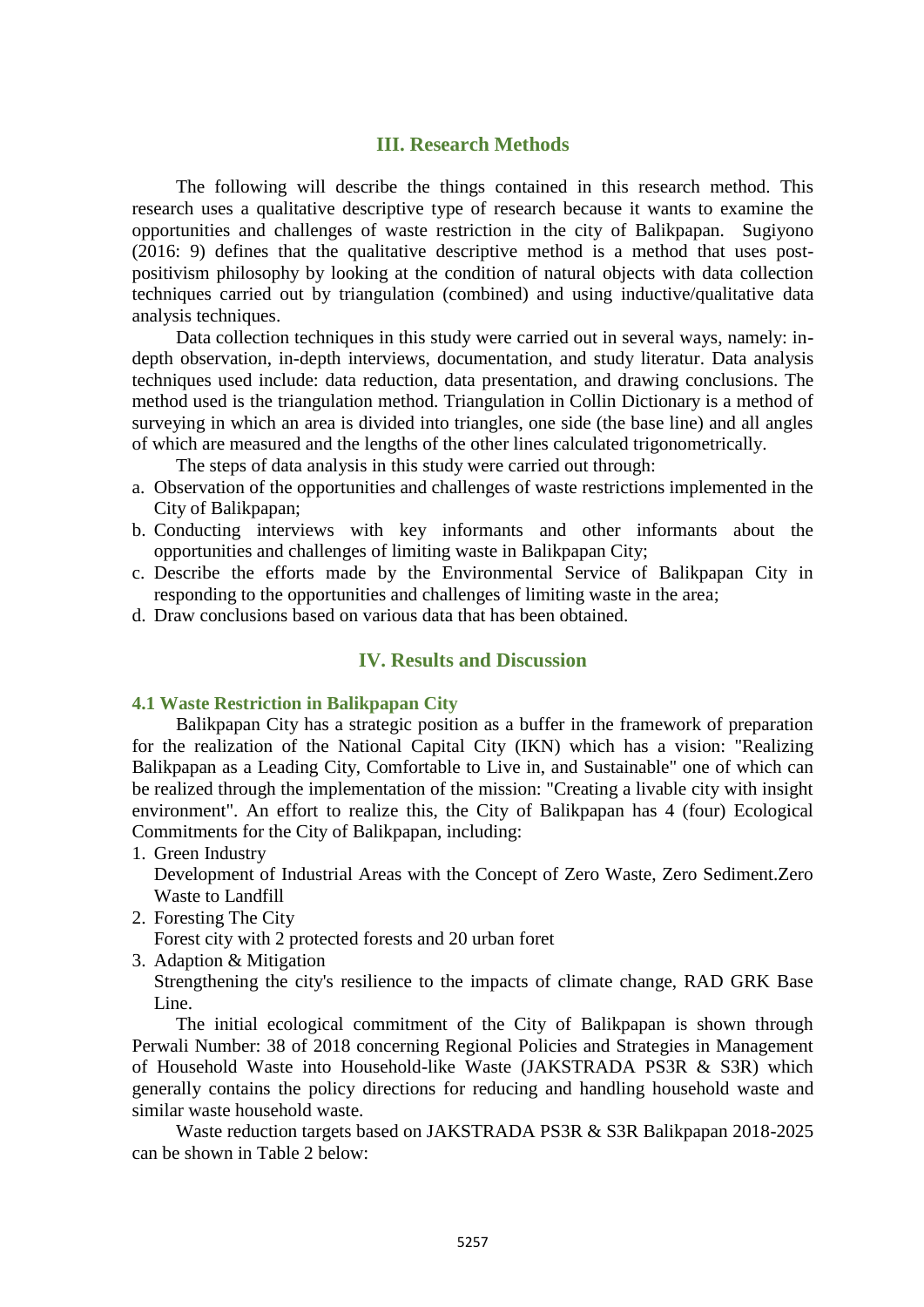| $=$ $\cdots$ $=$ $\cdots$ $\cdots$ $\cdots$ $\cdots$<br>$\frac{1}{2}$ |                              |                                         |  |  |  |
|-----------------------------------------------------------------------|------------------------------|-----------------------------------------|--|--|--|
| Year                                                                  | <b>Waste Handling Target</b> | <b>Waste Reduction</b><br><b>Target</b> |  |  |  |
| 2018                                                                  | 73%                          | 18%                                     |  |  |  |
| 2019                                                                  | 80%                          | 20%                                     |  |  |  |
| 2020                                                                  | 75%                          | 22%                                     |  |  |  |
| 2021                                                                  | 74%                          | 24%                                     |  |  |  |
| 2022                                                                  | 73%                          | 26%                                     |  |  |  |
| 2023                                                                  | 72%                          | 27%                                     |  |  |  |
| 2024                                                                  | 71%                          | 28%                                     |  |  |  |
| 2025                                                                  | 70%                          | 30%                                     |  |  |  |

**Table 2.** Balikpapan City Waste Reduction Target 2018-2025

Source: DLH Balikpapan City year of 2018

The data shows that the waste reduction target in 2018 is 18% and the realization of waste reduction is 19.22% in 2018 with the following composition:

|        | <b>Table 3.</b> Nealization of waste Neutrition in 2016          |        |                |  |  |
|--------|------------------------------------------------------------------|--------|----------------|--|--|
|        | <b>Information</b>                                               | Ton    | Percentage (%) |  |  |
|        | <b>Waste restriction</b>                                         | 13,409 | $-28T$         |  |  |
|        | Waste Reuse                                                      | 68.141 | 14,56          |  |  |
|        | <b>Waste Recycling</b>                                           | 8.30   |                |  |  |
| $\sim$ | $\mathbf{r}$ is the state $\mathbf{r}$ in the state $\mathbf{r}$ | 0.010  |                |  |  |

**Table 3.** Realization of Waste Reduction in 2018

Source: DLH Kota Balikpapan year of 2018

One of the efforts to reduce waste through waste restrictions is to reduce the use of plastic waste. Nevertheless, until 2020, the waste generation of Balikpapan City in 2020 still reached 467.86 tons/day which tends to show an increase in the amount of waste generation every year since 2015 with the following composition/material:

| <b>Materials</b>              | $\ldots$ where $\sim$ $\ldots$ $\sim$ $\sim$ $\ldots$ $\sim$ $\ldots$<br><b>Ton</b> | $-1$<br>Percentage (%) |
|-------------------------------|-------------------------------------------------------------------------------------|------------------------|
| Leftovers                     | 176.21                                                                              | 42,30                  |
| Other                         | 26.06                                                                               | 19,53                  |
| Paper                         | 80.01                                                                               | 10,26                  |
| Plastic                       | 67.42                                                                               | 7,2                    |
| Glass                         | 30.69                                                                               | 6,56                   |
| Wood, Twigs & Leaves          | 48.02                                                                               | 6,36                   |
| Metal                         | 17.11                                                                               | 3,87                   |
| <b>Fabrics &amp; Textiles</b> | 13.76                                                                               | 2,94                   |
| Rubber & Leather              | 4.59                                                                                | 0,98                   |
| <b>TOTAL</b>                  | 467,86                                                                              | 467,86                 |

**Table 4.** Waste Composition by Material for September 2020

Source: DLH Kota Balikpapan year of 2020

Based on the data in Table 4 above, it can be seen that plastic is one of the materials that contributes to the highest amount of waste generation in Balikpapan City in 2020.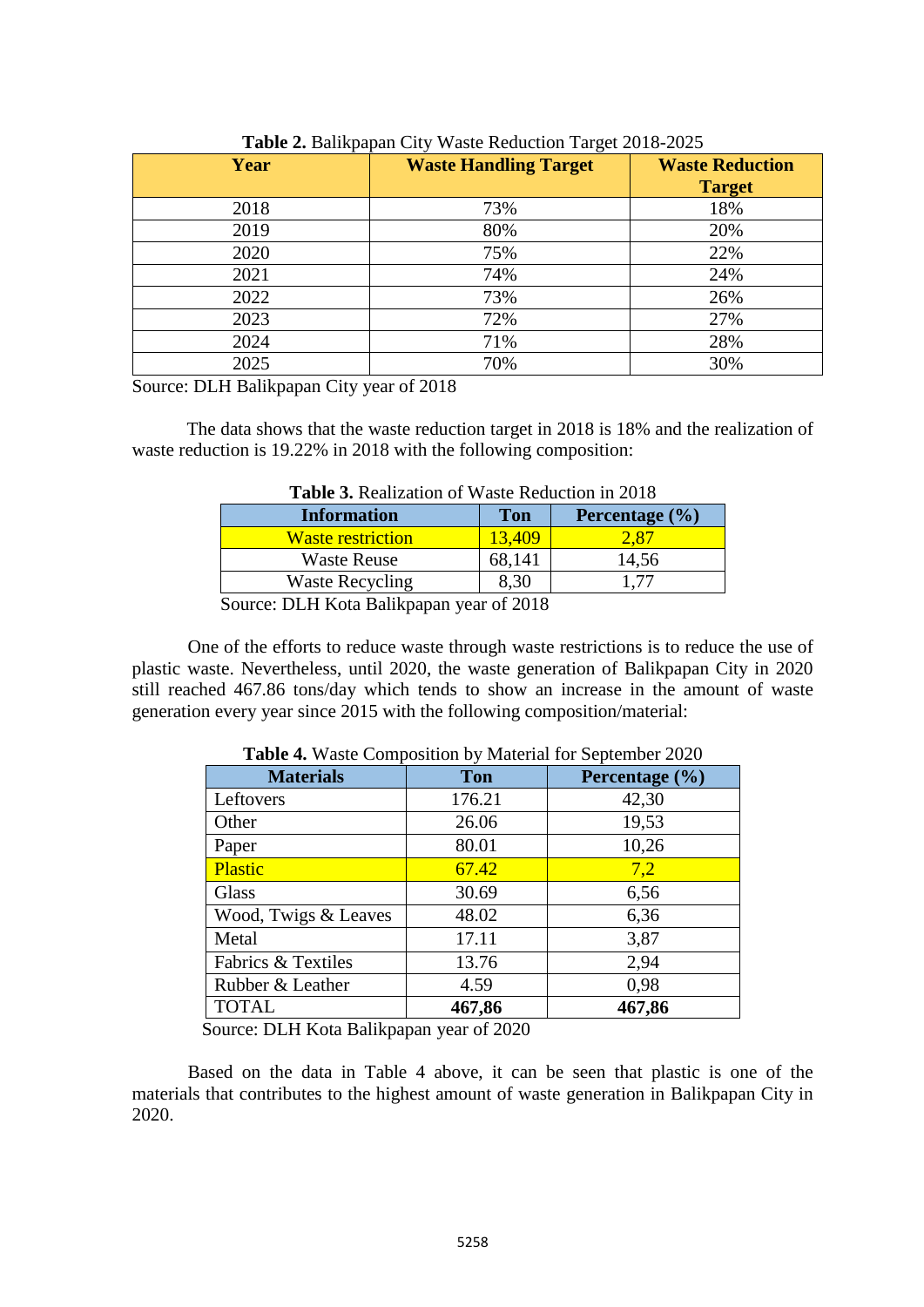## **4.2 Opportunities**

## **a. Internal**

• **The Government's Commitment through Establishing the Basic Policy on Plastic Waste Reduction Policy**

The Balikpapan City Government through the Balikpapan City Environmental Service seeks to maintain a commitment to reducing the use of single-use plastics. The form of reducing the use of single-use plastic includes the following activities:

- 1. Usage restrictions
- 2. Provision of alternatives that are reusable, easy to clean and/or wash and if damaged can be repaired and/or recycled.Perubahan,

The development, and improvement of the basic plastic waste reduction policy in Balikpapan City is pursued through the following regulations:

Surat Edaran Dirjen PSLB3 06/PSLB3-PS/2015 Mengenai Langkah Antisipasi Penerapan Kebijakan Kantong Plastik Berbayar pada Usaha Ritel Modern Kepada Gubernur, Walikota, Bupati dan Dunia Usaha pada 17 Desember 2015;

- Circular Letter of the Dricetor General of PSLB3 06/PSLB3-PS/2015 Regarding Anticipatory Measures for the Implementation of Paid Plastic Bag Policy in Modern Retail Business to Governors, Mayors, Regents and the Business World on 17 December 2015
- Letter of the Director General of PSLB3 S.1230/PSLB3-PS/2016 dated 17 February 2016 concerning the Price and Mechanism of Paid Plastic Bags;

The Soft Launching of Paid Plastic Bag Policy was held at the commemoration of the National Waste Care Day on February 21, 2016 at the HI Roundabout in Jakarta. The trial implementation of the application of plastic bags is not free in 23 cities starting from February 21-June 2016.

As of February 22, 2016, there were 11 cities that showed seriousness in carrying out the trial, namely: Bandung, Balikpapan, Palembang, Tangerang, Semarang, Banda Aceh, Kendari, Makassar, Denpasar, South Tangerang, and Jakarta. As a follow-up, a Circular Letter of the Director General was issued as follows:

- Circular of the Director General of PSLB3 SE.8/PSLB3/PS/PLB.0/5/2016 dated 31 May 2016 concerning Reduction of Plastic Waste Through the Application of Non-Free Single-use Plastic Shopping Bags as a basis for continuing the second phase of the trial on a national scale.
- Circular Letter Number 005/0123/BLH

In practice, there was a decrease in the percentage reduction in plastic use in February-April 2016, which was an average of 11.2%. This is due to the difference in prices where modern retailers charge Rp. 200.00 according to the circular issued by APRINDO, thus making consumers prefer to buy compared to carrying their own shopping bags.

As a follow-up to the plastic bag reduction policy in Balikpapan City, the following regulations were issued:

- Balikpapan City Regulation Number: 13 of 2015 concerning Management of Household Waste and Similar Waste;
- Balikpapan Mayor Circular Letter Number: 005/0123/BLH concerning Reducing the Use of Plastic Bags and Paid Plastic Bags in Balikpapan City in 2016.

In 2016 a trial survey was conducted, the application of plastic is not free in 3 modern retails and 7 local retailers as well as evaluation and socialization of the application of the free plastic trial.. In 2017 a Rapid Assessment of Marine Garbage Hotspots in Indonesia by the Ministry of Maritime Affairs was carried out in August 2017.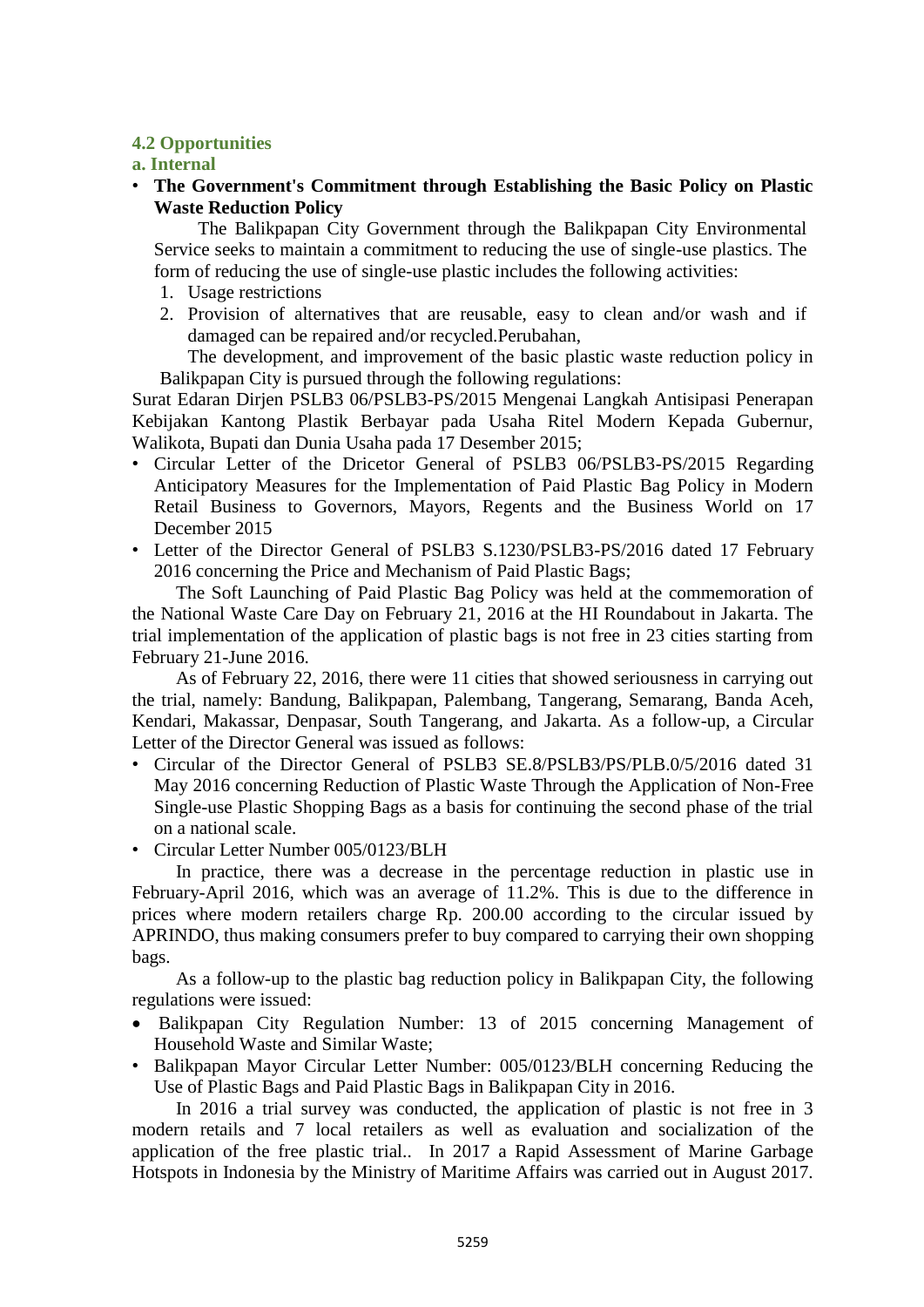The results of the calculation of waste in the Pandansari River were 182,880 kg. Therefore, in 2018 a policy to reduce the use of plastic bags was issued through the following regulations:

• Balikpapan Mayor Regulation Number: 8 of 2018 concerning Reducing the Use of Plastic Bags

In the regulation, it is regulated that business actors are prohibited from using singleuse plastic products/packaging and are required to provide environmentally friendly alternative bags. Establishment of Perwali No. 8 of 2018 is motivated by the support provided by the Environmental Care Community of the City of Balikpapan and the DPRD of the City of Balikpapan. In fact, there is pressure to propose the issuance of a regional regulation regarding the restriction of single-use plastic waste, namely by signing a declaration at the 2018 HPSN event in Balikpapan City which is then followed by 4 declarations, namely:

- 1. The use of a tumbler*;*
- 2. Commitment to reduce the use of plastic waste;
- 3. Commitment to sorting and treating waste at the source and
- 4. *eco office Application*.
	- Reading of the declaration at the event The  $16<sup>th</sup>$  Asean Working Group Environmentally Sustainable Cities (AWGESC):

Indonesia has commited to reduce 30% of waste at the source and to reduce 70% of marine litter by 2025. To implemented the national commitment, we, Balikpapan City, Bnjarmasin City, Cimahi City, Malang City, and Sigi Regency, are commited to reduce plastic waste by limiting the usage of single-use plastic bag. In the Balikpapan Mayor Regulation Number: 8 of 2018 concerning Reducing the Use of Plastic Bags, it is stated that business actors are prohibited from using plastic bags in order to reduce dependence on plastic bags. The initial stage of enforcing the ban on the use of plastic bags is carried out at the following places: shopping centers, department stores, hypermarkets, supermarkets, minimarkets, and modern retail.

Business actors are required to provide environmentally friendly alternative bags and business actors who violate the provisions may be subject to administrative sanctions in the form of: verbal warnings, written warnings, suspension of business activities, and temporary revocation of business licenses. Business actors as referred to in Article (3) who use plastic bags prior to the enactment of this Mayoral Regulation, can still use plastic bags and within a period of 3 (three) months must comply with this Mayor Regulation..

The results of the calculation of the sample use of plastic bags by local retailers are 15,680 pcs/month. The number of local retailers is  $\pm$  132 retailers. The results of the calculation of the sample use of plastic bags by modern retailers are 74,989/month with the existence of modern retail as many as 14 minimarkets and 16 supermarkets. Socialization of the Strategy for Implementing the Balikpapan Mayor Regulation Number 8 of 2018

Regarding Reducing the Use of Plastic Bags, it was carried out on May 4, 2018 and then a collaboration was initiated between the Department of Cooperatives and SMEs for the City of Balikpapan to provide alternative reusable shopping bags with retail. Then, on 24 May 2018 DKUMKMP held a coordination and synchronization meeting for the provision of alternative shopping bags at modern retail. Referring to the legal basis above regarding the policy of reducing the use of single-use plastic waste packaging, the Balikpapan City Government has started to implement that not only plastic bags but also products or single-use plastic packaging need to be reduced..

In response to this, in 2019 efforts were made to improve the regulatory status of reducing plastic waste to: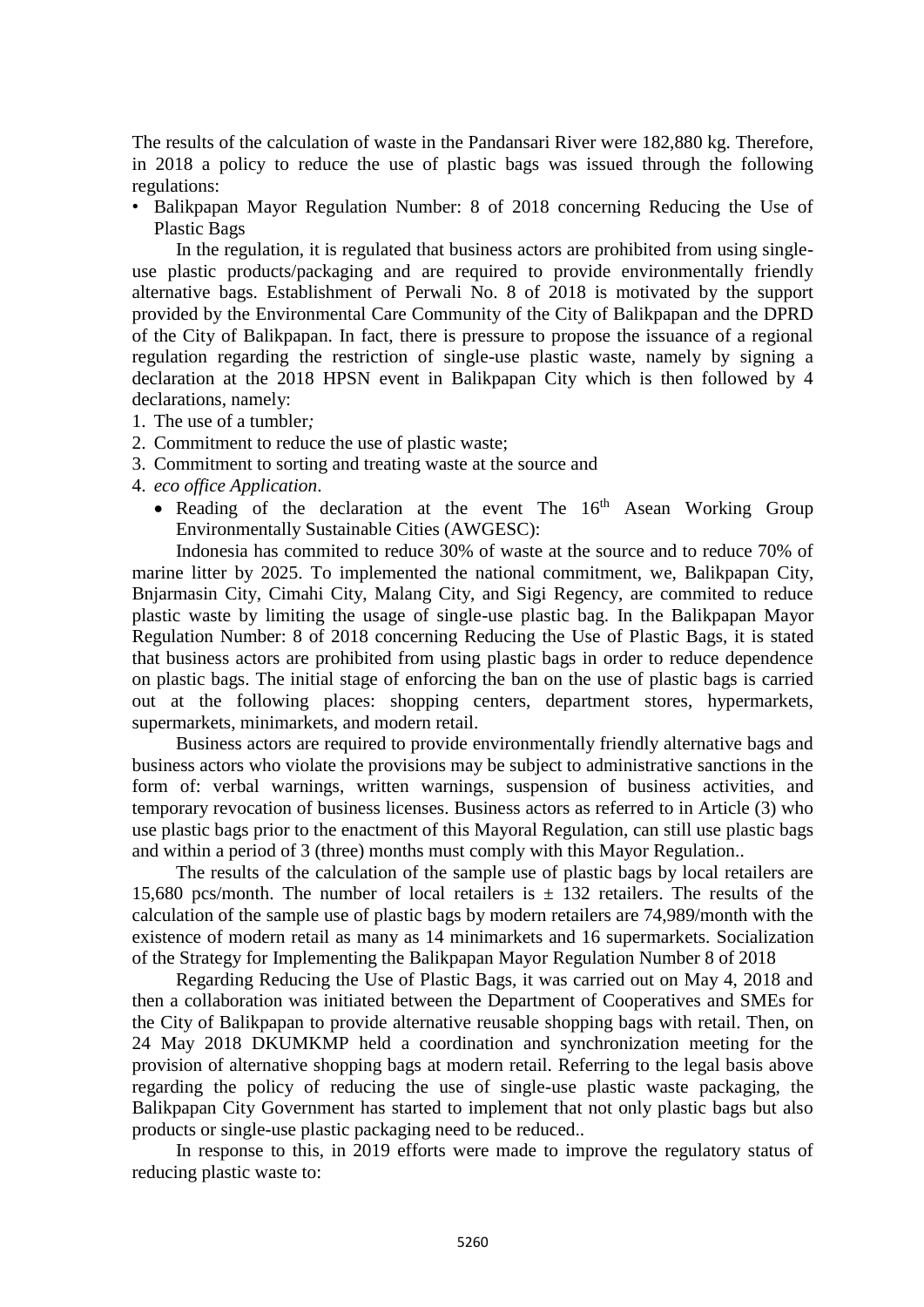- Balikpapan City Regulation Number 1 of 2019 concerning Reducing the Use of Singleuse Plastic Products/Packaging; and
- Balikpapan Mayor Regulation Number: 28 of 2019 concerning Restrictions on the Use of Single-use Plastic Products/Packaging.
- Regional Regulation No. 1 of 2019 concerning the reduction of the use of single-use plastic products/packaging has been ratified with its implementing regulations through Perwali No. 28 of 2019 which was ratified on October 7, 2019 and has been tested for 3 months, and is effective starting February 7, 2020.

With the enactment of Perwali No.28 of 2019, Perwali No. 8 of 2018 is revoked and declared invalid. The Balikpapan City Regional Regulation No.1 of 2019 concerning Reducing the Use of Disposable Products/Packaging aims to reduce the rate of plastic waste generation which is a pollutant burden for the environment and is expected to maximize the results of the previous policy in 2018. Several important points in Perda No.1 Year 2019 and Perwali No. 28 of 2019, including the following

- 1. Regulation of Restrictions on the use of single-use plastic products/packaging
- 2. Disposable plastic products/packaging which includes: single-use plastic bags, polystryne (styrofoam), disposable straws, single-use plastic packaging, and single-use plastic snack packaging.
- 3. The ban on single-use plastic products/packaging is implemented throughout the city of Balikpapan in the following areas: shopping centers, hypermarkets, department stores, supermarkets, modern retail, restaurants, canteens, bakeries, people's markets, public facilities, sports facilities , places of worship, public transportation, educational areas, tourist areas, offices, and other places as determined by the Mayor. Specifically, the packaging of disposable snacks is carried out in educational areas and environmental tourism areas.
- 4. As a result, there was a reduction in the amount of plastic bag waste in the modern retail sector, modern retail tenants, minimarkets, shops, bakery, traditional markets, and 23 pharmacies by 38.48 tons starting from January to December 2019
- **There is Support from Stakeholders Who Play a Role in the Implementation of Single-use Plastic Waste Reduction**P

The opportunities resulting from the plastic waste reduction policy in Balikpapan City are through the support and role of stakeholders in implementing the policy.

The existence of cooperation and support from several agencies, especially the legal department which has a function as a regulator plays a role in overseeing the course of the policy. Then, the Balikpapan City Trade Service has a role in the development of MSMEs and the fulfillment and provision of reusable shopping bags. In addition, in implementing the policy, the Satpol PP acts as an enforcer of policy implementation through the Perda and Perwali.

This call for plastic waste reduction also involves the participation and support of the Balikpapan City Hospital through a waste reduction campaign aimed at patients and visitors of the Balikpapan City Hospital. This campaign is carried out twice a day at 9.45 WITA and 19.30 WITA. This campaign was also followed by the distribution of reusable cloth bags for patient medicine as a substitute for plastic bags tas.

In its implementation, the person in charge of this single-use plastic waste reduction policy is the Environmental Service of Balikpapan City, where the DLH of the City of Balikapapan besides having a role in carrying out the coaching function also has a role in conducting outreach to the public regarding the policy. This is in line with the socialization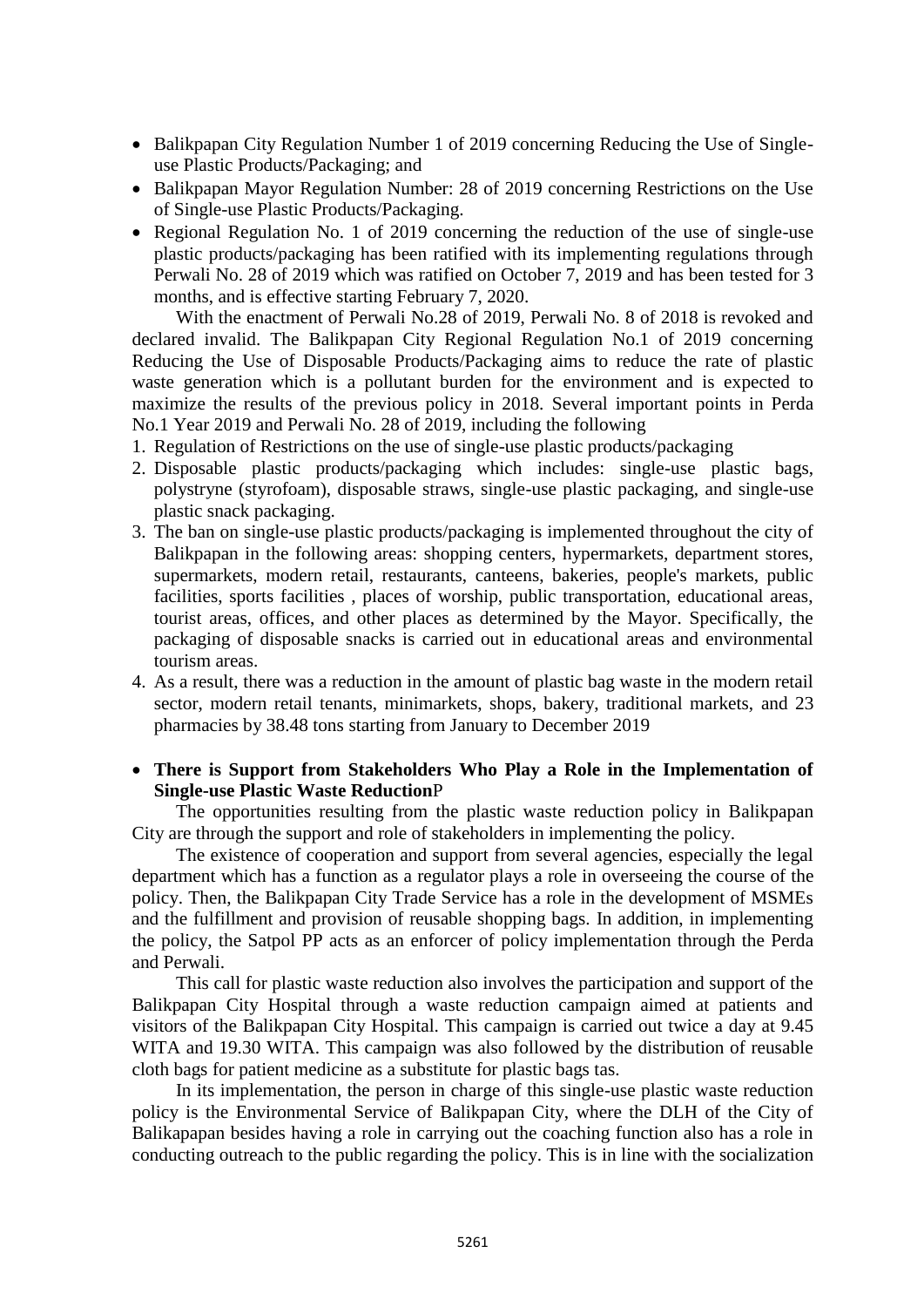of Perda No.1 of 2019 which was carried out to 34 urban villages in Balikpapan City in 2019.

## **Eco Office Program as Support for Plastic Waste Reduction Policy**

At the beginning of each event, apart from safety induction, information about Less Waste Briefing is also provided. The information conveyed included: plastic restrictions, eco-office, waste segregation, and wise consumption carried out at city-scale events.

The Eco Office program, which is held once a year, is a waste management activity that is included in the category of waste restriction by using a weight rating criterion that can be seen as employees who have brought their own tumblers, brought their own food supplies with reusable packaging. As for the community, the implementation is focused on waste management, namely waste restriction through Green, Clean and Healthy (GCH) activities.

## **b. External**

 **There is Community Participation that Supports the Use of Eco-Friendly Shopping Bags**

In disseminating the policy, DLH still follows local wisdom, where many people as consumers have made preparations because many are found in the fish market, especially if they want to buy fish, the fish is put in a basin container. This then became an inspiration for the DLH Balikpapan City in providing solutions to minimize plastic waste in the wet market.

In addition, there are also efforts to use reusable containers for the implementation of qurban activities. The restriction on the generation of single-use plastic bags at the Festival of Qurban refers to the Balikpapan Mayor's Circular No. 019.1/0272/DPPP regarding the Call for the Slaughter of Sacrificial Animals in the Context of Hari Raya 1440 H/2019 which urges the qurban organizers to use reusable containers for distributing qurban meat, such as using basins, besek, purun bags, and teak leaves.

## **The existence of support from the private sector in collaboration with the city government**

The role of the private sector is also needed to participate and cooperate with the government, especially the DLH Balikpapan City to campaign and socialize the provision of single-use plastic bags.

Regarding the implementation of the policy, the City of Balikpapan DLH collaborated with the private sector, one of which was the Go-Jek company to conduct socialization because it was still an obstacle when ordering food (take away), but still using disposable plastic bags. Therefore, this is also the focus of the DLH Balikpapan City in controlling online shopping which will be monitored and then followed up. Efforts to limit single-use plastic waste are carried out by reducing single-use plastic packaging/products, such as: the use of reusable shopping bags and reusable straws in restaurants, cafes, and bakeries in Balikpapan City. Restaurant, cafe and bakery owners have implemented restrictions even before the enactment of Perwali No.28 of 2019 applied to restaurants, cafes, bakeries, and others. Among them are Bee Fit Cafe, Holland Bakery, Roti Tiam Bakery & Cafe, and others. Then, there is an effort to use reusable beverage packaging at the Novotel Hotel and Ibis Hotel Balikpapan which supports the Balikpapan City Government policy in order to limit the generation of bottled drinking waste using reusable drinking water bottles in corridors and hotel rooms so as to reduce plastic waste by 520 kg/ month.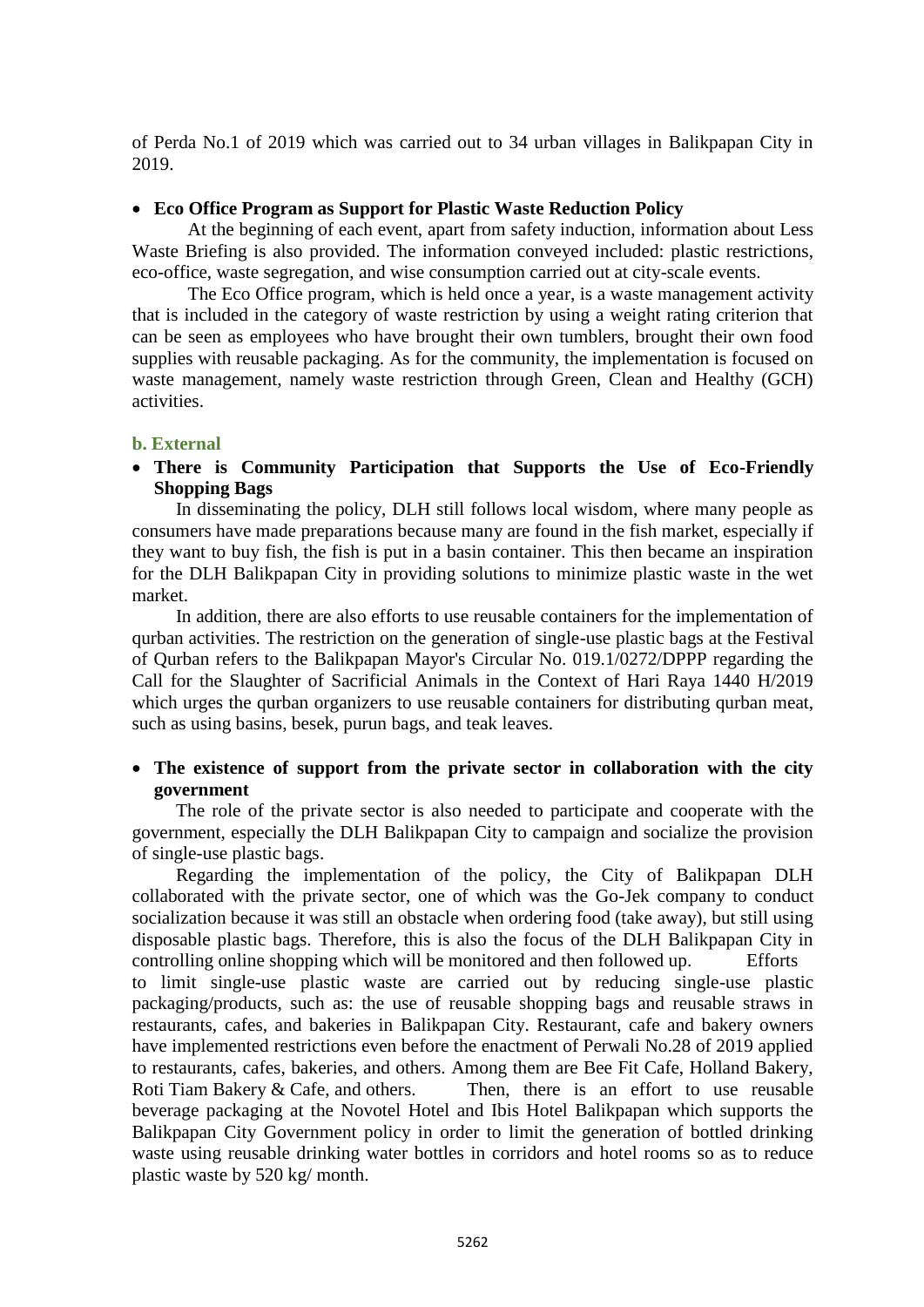#### **UMKM Participate and Cooperate in Producing Reusable Bags**

With this policy, it has the potential to create business opportunities for making reusable shopping bags where there are several MSMEs that have responded to produce reusable bags and even MSMEs that have supplied them in several shops and minimarkets, such as: Indomaret and Alfamidi Group where MSMEs can supply reusable bags. up to 8,000 reusable bags in 80 Alfamidi throughout East Kalimantan in 2018. The average production is 800 bags/month with a turnover of approximately 10 million/month and has supported efforts to increase community empowerment by employing 12 people.

This is certainly an advantage for MSMEs in increasing their business in addition to supporting the policy of reducing single-use plastic waste. Furthermore, the DLH of Balikpapan City not only carried out socialization to the community but also socialized and developed the MSMEs, which was supported by the Adiwiyata Group, which helped produce the reusable bags.

#### **4.3 Challenges**

#### **a. Internal**

 **Dissemination of Disposable Plastic Waste Reduction Policy Has Been Obstructed Due to the Covid-19 Pandemic**

DLH Balikpapan City is trying as optimally as possible in order to limit plastic waste in the area. In addition to collaborating with the environmental community, the City of Balikpapan DLH also collaborates with the private sector in facilitating CSR activities in the form of providing and using reusable shopping bags by socializing them..

However, this has become hampered due to the Covid-19 pandemic where physical contact relationships are limited and followed by a strict social distancing policy so as to limit the space for the DLH Balikpapan City to socialize and enforce Perda/Perwali where before the Covid-19 pandemic entered Indonesia, DLH The city of Balikpapan can carry out massive socialization but in 2020 this will no longer be carried out.

## **There is no clear SOP regarding the implementation of single-use plastic waste reduction innovation for Balikpapan City Environment Agency**

With regard to SOPs, the DLH of Balikpapan City is still referring to Perda No. 1 of 2019 and Perwali No. 28 of 2019. Therefore, in determining penalties for violators, they have not given penalties or sanctions. So far, the implementation of the policy is still at the stage of conducting socialization and supervision. And in the implementation of this supervision, if there is a violation or still using DLH plastic, the City of Balikpapan only gives a warning and guidance. This also applies when applied to UPTD Pasar and traditional markets which are still in the socialization stage.

#### **• 50% Budget Cut Due to the Covid-19 Pandemic**

This is an obstacle for the DLH Balikpapan City to maximize the implementation of the Single-use Plastic Waste Reduction policy. Therefore, in an effort to socialize the City of Balikpapan's DLH, only online socialization either through electronic media or through various social media.

#### **b. External**

#### **Lack of Human Resources in Supervision Due to the Covid-19 Pandemic**

The obstacle faced by the DLH Balikpapan City is the lack of human resources in the field of supervision for traditional markets and small stalls because supervision has to be divided since the emergence of the Covid-19 pandemic. The limitation of supervision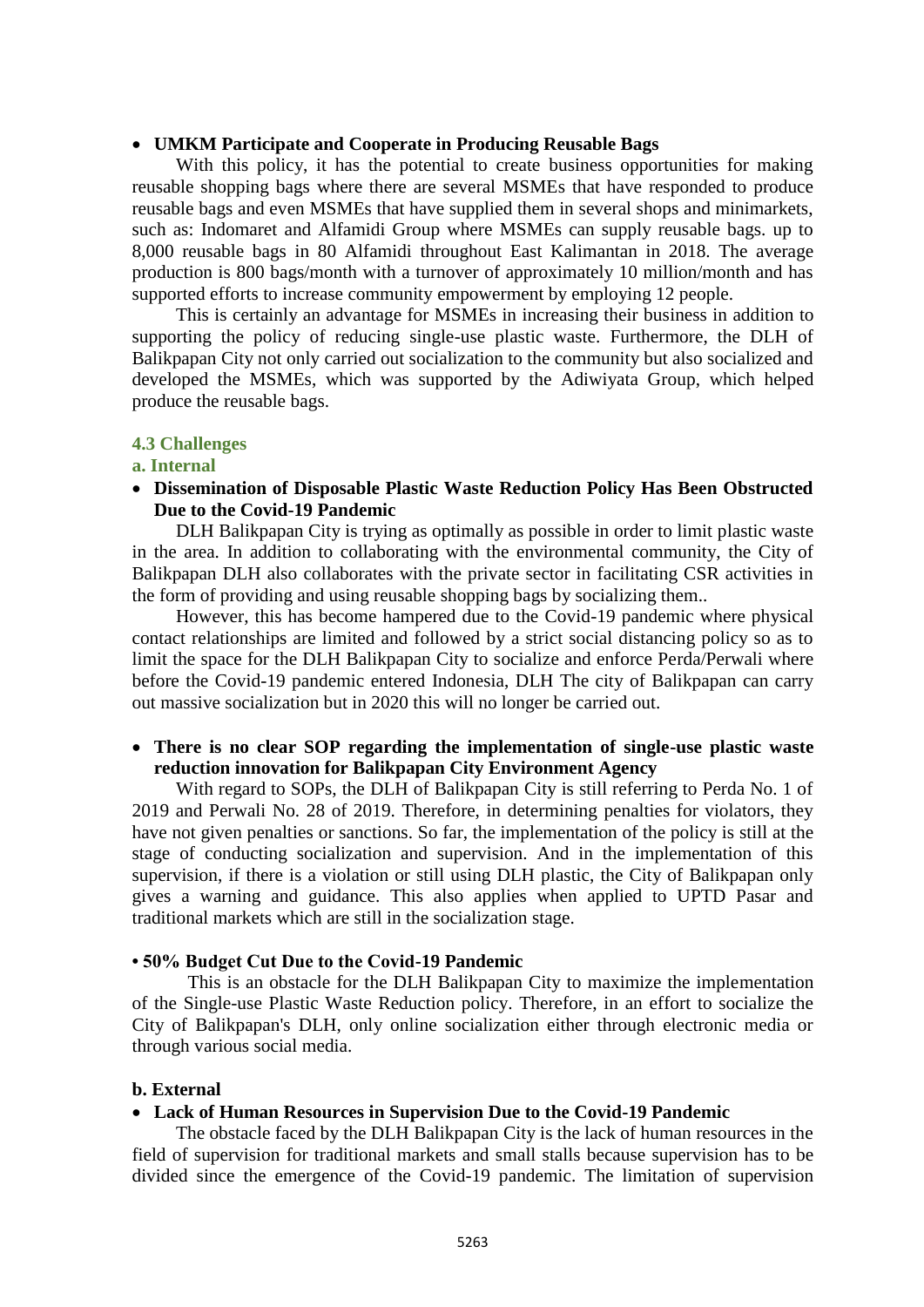occurs due to the urgent need for TNI/Polri HR which is more focused on reducing the number of Covid-19 transmission in Balikpapan City.

Therefore, the socialization of business actors by the City of Balikpapan's DLH has been hampered and has not been carried out until now due to the Covid-19 pandemic. If there are business actors who still use single-use plastic, then this is not an absolute mistake made by the business actor, but also as a result of not conveying information related to the policy to these business actors.

#### **There are still retailers who ignore single-use plastic waste reduction policies**

In this case, there are retailers who have been found by public complaints but are known to still ignore and the business actors who violate are the same people, where a month in SIDAK but a month later they act again.

#### **The existence of a circular letter on the use of single-use plastics is not free, does not make people stop using single-use plastics**

In 2015 there were Balikpapan City regulations Number 13 Years regarding waste processing and local regulations for us (DLH), then for 2016 it issued a circular and the LHK ministry issued circulars to 23 Cities to test the application of plastic not free first. However, this was then followed up by the mayor's circular letter number 005, a follow-up to the KLHK letter regarding the trial of the application of non-free plastic. And in its implementation, the DLH Balikpapan City evaluates the application of non-free plastic, the first for the city of Balikpapan, the community or consumers do not object to plastic that is not free (buy) even though the KLHK provides a price limit of Rp. 200 but in the circular letter of the mayor of Balikpapan it is Rp. 1,500 with the hope that with the high price, consumers are expected not to buy, but at that price it is not a problem and does not object to consumers or the community. This then becomes a problem because people are still using single-use plastic bags. So responding to these conditions, Perwali Number 08 of 2018 was issued in order to reduce plastic waste but still in the Modern Retail sector. And then in 2019, local regulation (regional regulation) Number 1 of 2019 was issued regarding "reducing the use of single-use plastic products or packaging"

#### **Recycled Bag Promotion Challanges**

In practice, many MSMEs/individual businesses have made reusable bags, but the number is still relatively small. In addition, UMKM/individual businesses in Balikpapan City are unable to compete with large-scale reusable bag producers, so that people still prefer to buy reusable bag products from outside/not the production of UMKM in Balikpapan City.

## **The difficulty of packing wet materials without the use of single-use plastic bags and the limited number of substitute products for plastic straws and disposable Styrofoam.**

In practice, packaging wet materials such as fish and meat is still difficult to do. Therefore, an effort was made to urge consumers to bring plastic buckets as an alternative tool for packing the wet materials. However, even this step is still difficult to do, especially for consumers who use two-wheeled vehicles. The limited availability of single-use plastic straws and Styrofoam products is also a challenge that still needs attention for the Balikpapan City Government so that the implementation of plastic waste restriction policies, especially single-use plastics, can run as optimally as possible.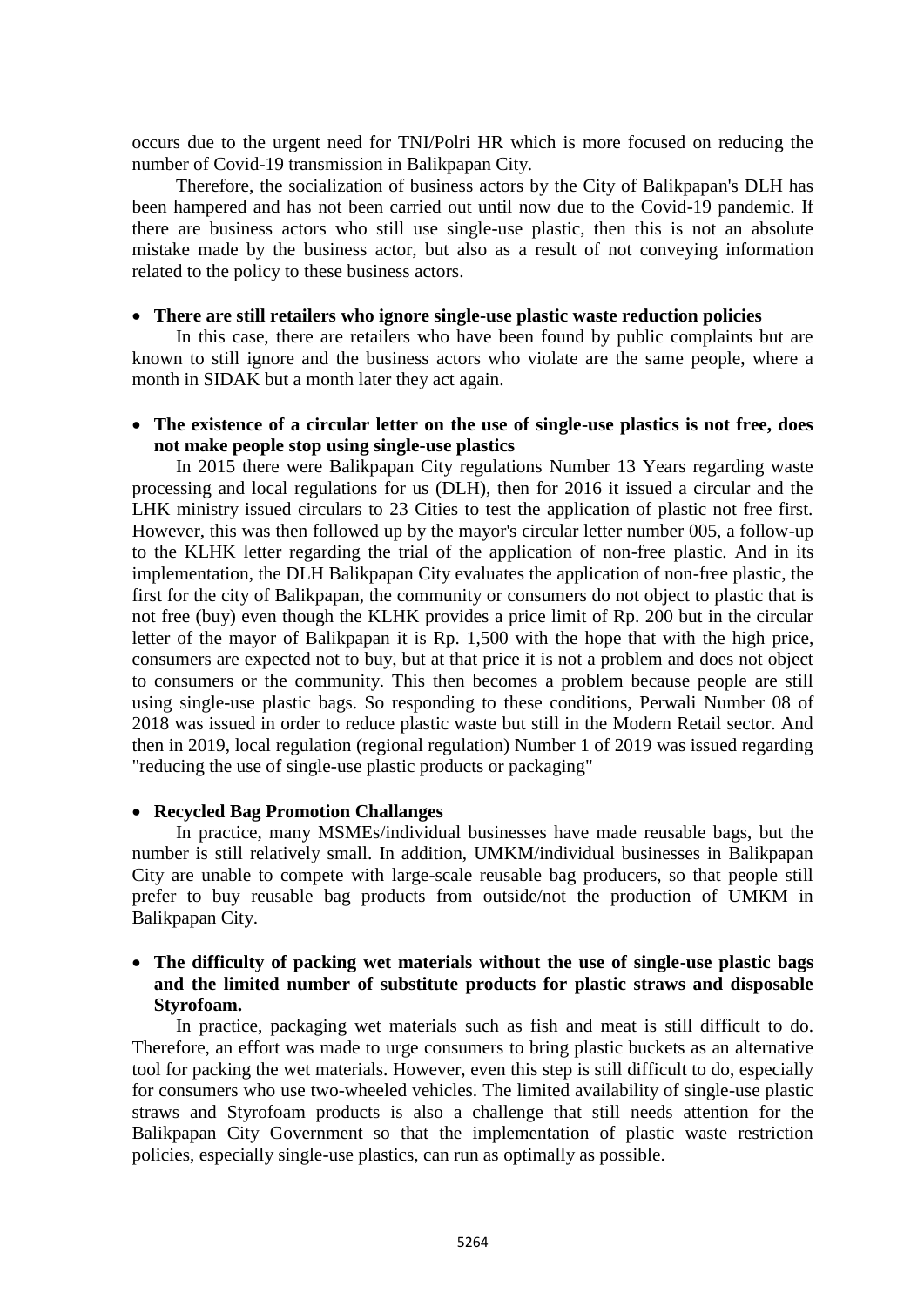## **V. Conclusion**

The implementation of the innovation of limiting single-use plastic waste is a form of realization in the 4 ecological commitments of the City of Balikpapan. This is why the government issued a policy to limit single-use plastic waste, so in this case the researchers used the SWOT Analysis Technique to see the opportunities and challenges of the policy.

Based on the results of the study, the opportunities and challenges contained in the implementation of the Perda on plastic waste restrictions are as follows:

- 1. Opportunities (Internal)
	- a. There is a Government Commitment through the Basic Determination of Plastic Waste
	- b. There is support from stakeholders whi play a role in the implementation of reducing single-use plastic waste
	- c. Eco Office Program as Support for Plastic Waste Reduction Policy
- 2. Opportunities (Eksternal)
	- a. There is community participation that supports the use of eco-friendly shopping bags
	- b. The existence of support from the private sector in collaboration with the city government
	- c. UMKM participate to producing reusable bags
- 3. Challenges (Internal)
	- a. Dissemination of disposable plastic waste reduction policy has been obstructed due to the Covid-19 pandemic
	- b. There is no clear SOP Regarding the implementation of single-use plastic waste reduction innovation for Balikpapan city
	- c. 50% budget cut due to the Covid-19 pandemic
- 4. Challenges (Eksternal)
	- a. Lack of Human Resources in Supervision Due to the Covid-19 Pandemic
	- b. There are still retailers who ignore single-use plastic waste reduction policies
	- c. The existence of a circular letter on the use of single-use plastics is not free, does not make people stop using single-use plastics
	- d. Recycled bag promotion challenges
	- e. The difficulty of packing wet materials without the use of single-use plastic bags and the limited number of disposable plastic straws and Styrofoam substitutes.

In addition, the obstacles contained in it are difficult packaging of wet materials such as fish and meat by Efforts: urging consumers to bring plastic buckets. But for users of two-wheeled vehicles, it is still difficult, then supported by the Covid-19 pandemic, which limits the City Government to socialize and enforce Perda/Perwali. In addition, there are limited replacement products for plastic straws and single-use Styrofoam as well as limited supervision due to the urgency of TNI/Polri human resources in reducing the transmission rate of Covid-19 in Balikpapan City. In the management of reusable bags, the obstacle is that there are already many MSMEs/individual businesses that make reusable bags, but the number is still relatively small and MSMEs/individual businesses in Balikpapan City are unable to compete with large-scale reusable bag manufacturers, so they prefer to buy products from the outside.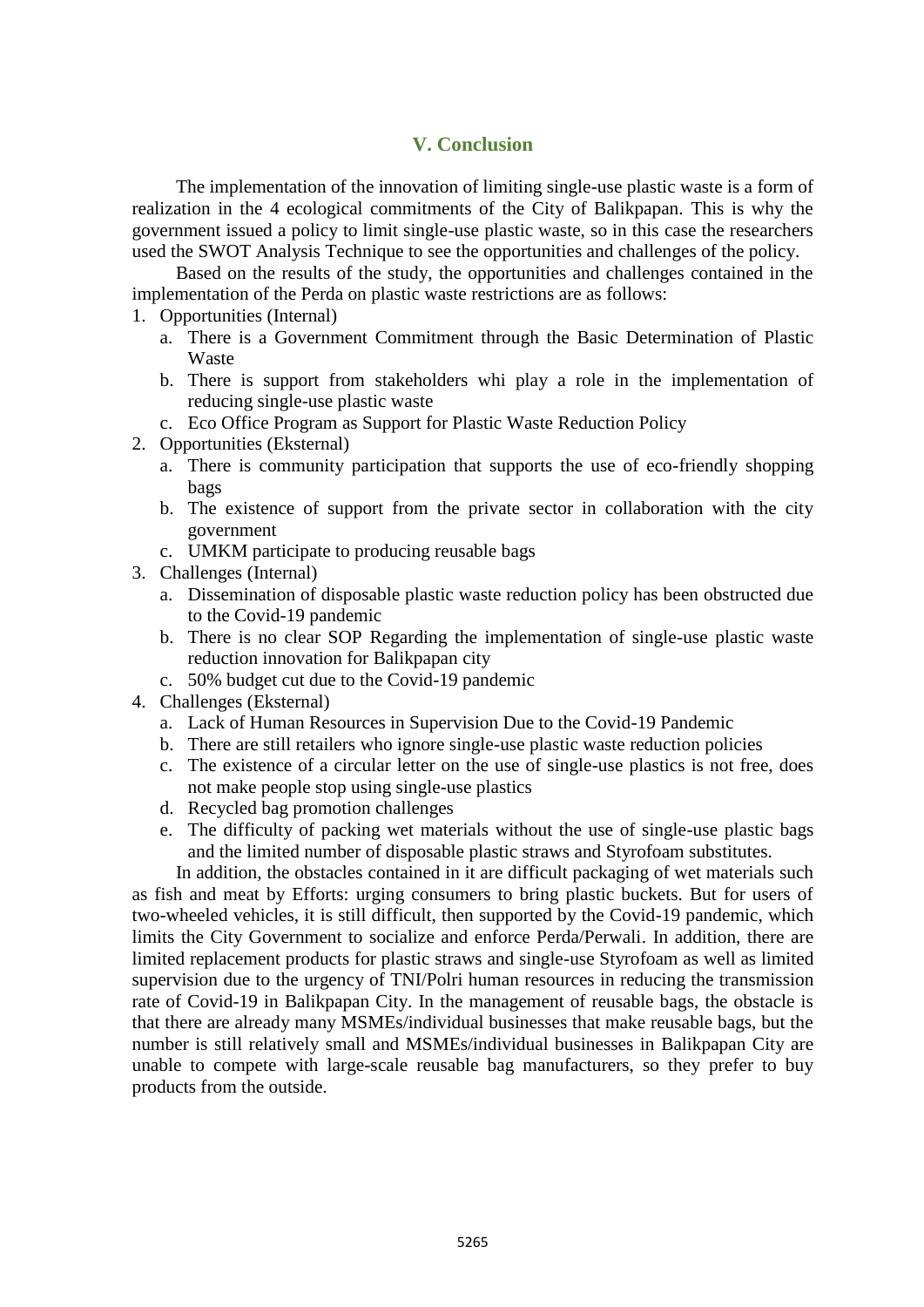## **References**

Balikpapan City Environmental Service Document 2018.

- Balikpapan City Environmental Service Document 2019.
- Balikpapan City Environmental Service Document 2020.
- Balikpapan City Regulation Number: 13 of 2015 concerning Management of Household Waste and Similar Waste.
- Balikpapan Mayor Regulation Number: 8 of 2018 concerning Reducing the Use of Plastic Bags.
- Balikpapan City Regulation Number 1 of 2019 concerning Reducing the Use of Single-use Plastic Products/Packaging
- Balikpapan Mayor Regulation Number: 28 of 2019 concerning Restrictions on the Use of Disposable Plastic Products/Packaging.
- Balikpapan Mayor Circular Letter Number: 005/0123/BLH concerning Reducing the Use of Plastic Bags and Paid Plastic Bags in Balikpapan City.
- Balikpapan Mayor Circular No. 019.1/0272/DPPP concerning the Call for the Slaughter of Sacrificial Animals in the Context of Hari Raya 1440 H/2019 M
- Circular of the Director General of PSLB3 06/PSLB3-PS/2015 Regarding Anticipatory Measures for the Implementation of Paid Plastic Bag Policy in Modern Retail Businesses to Governors, Mayors, Regents and the Business World on 17 December 2015.
- D, M. J. P., Ea, P. G. C., Jasper, M., Tinggi, S., & Manusia, I. (2012). Apa itu manajemen strategis? 838–846.
- Directorate General of Waste Management, Hazardous Waste and Toxic Materials Ministry of Environment and Forestry of the Republic of Indonesia. 2021.
- Emet Gurel, M. T. (2017). SWOT ANALYSIS: A THEORETICAL REVIEW. The Journal of International Arastirmalar Dergisi, 10(51), 92–105.
- Hoornweg, D., L. Thomas, & Verma, K. (1999). What a Waste : Solid Waste Management in Asia. Washington. DC, 155(3), 975–986. https://doi.org/10.1210/en.2013-1899
- http://jdih.balikpapan.go.id/index.php/dowload-peraturan/func-startdown/766/
- http://web.balikpapan.go.id/
- http://youtube.com/user/idDKP 2021
- Kearns, K. P. (1992). From Comparative Advantage to Damage Control. Nonprofit Management & Leadership, 3(No. 1 Fall 1992).
- Letter of the Director General of PSLB3 S.792/PSLB3-PS/2016 dated February 1, 2016 to 23 Mayors regarding the trial of Paid Plastic Bags.
- Letter of the Director General of PSLB3 S.1230/PSLB3-PS/2016 dated 17 February 2016 concerning the Price and Mechanism of Paid Plastic Bags
- Muhammad, A. S. (2017). Collaborative Governance Model in Managing International Borders in Riau Islands Province using Partial Least Squares Method. JKAP (Jurnal Kebijakan Dan Administrasi Publik), 21(2), 166. https://doi.org/10.22146/jkap.28097 Pengelolaan Sampah, (2018).
- Orji, M. G., and Yakubu, G.N. (2020). Effective Stress Management and Employee Productivity in the Nigerian Public Institutions; A Study of National Galary of Arts, Abuja, Nigeria. Budapest International Research and Critics Institute-Journal (BIRCI-Journal). P. 1303-1315.
- Siregar, F.H., (2020). Relationship Emotional Intelligence with Conflict Management in Employees of PT. Aspacindo Kedaton Motor. Budapest International Research and Critics Institute-Journal (BIRCI-Journal). P. 1251-1261.